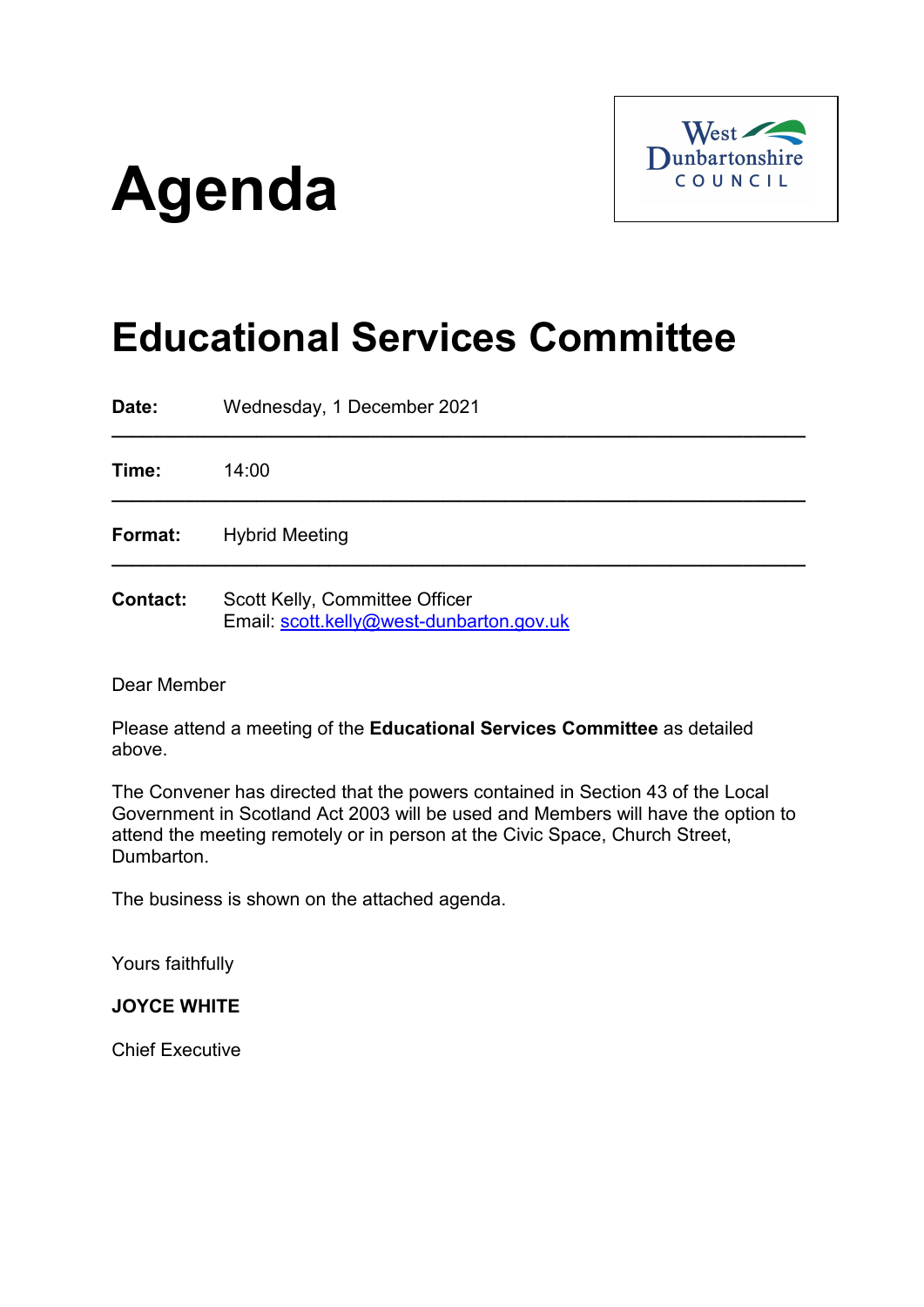# **Distribution:**

Councillor Karen Conaghan (Chair) Councillor John Mooney Councillor Jim Brown Councillor Sally Page Councillor Ian Dickson (Vice Chair) Councillor Martin Rooney<br>Councillor Diane Docherty Mrs Barbara Barnes Councillor Diane Docherty Councillor Jim Finn Mr Gavin Corrigan Provost William Hendrie Miss Ellen McBride Councillor Daniel Lennie Ms Hannah Redford Councillor David McBride Miss Sheila Rennie Councillor Jonathan McColl Ms Julia Strang Councillor Iain McLaren Vacancy Councillor John Millar

All other Councillors for information

Chief Education Officer

Date of Issue: 18 November 2021

#### **Audio Streaming**

Please note: the sound from this meeting may be recorded for live and subsequent audio streaming via the Council's internet site. At the start of the meeting, the Chair will confirm if all or part of the meeting is being audio streamed.

Audio recordings of the meeting (including the attendance or contribution of any party participating or making a contribution) will be published on the Council's website and the Council's host's webcast/audio stream platform.

You should be aware that the Council is a Data Controller under the General Data Protection Regulation. Data collected during this audio stream will be retained in accordance with the Council's **Privacy Notice**\* and Retention Schedules including, but not limited to, for the purpose of keeping historical records and making those records available via the Council's internet site.

If you have any queries regarding this and, in particular, if you believe that use and/or storage of any particular information would cause, or be likely to cause, substantial damage or distress to any individual, please contact Peter Hessett, Chief Officer – Regulatory and Regeneration on 01389 - 737800.

\*http://www.west-dunbarton.gov.uk/privacy/privacy-notice/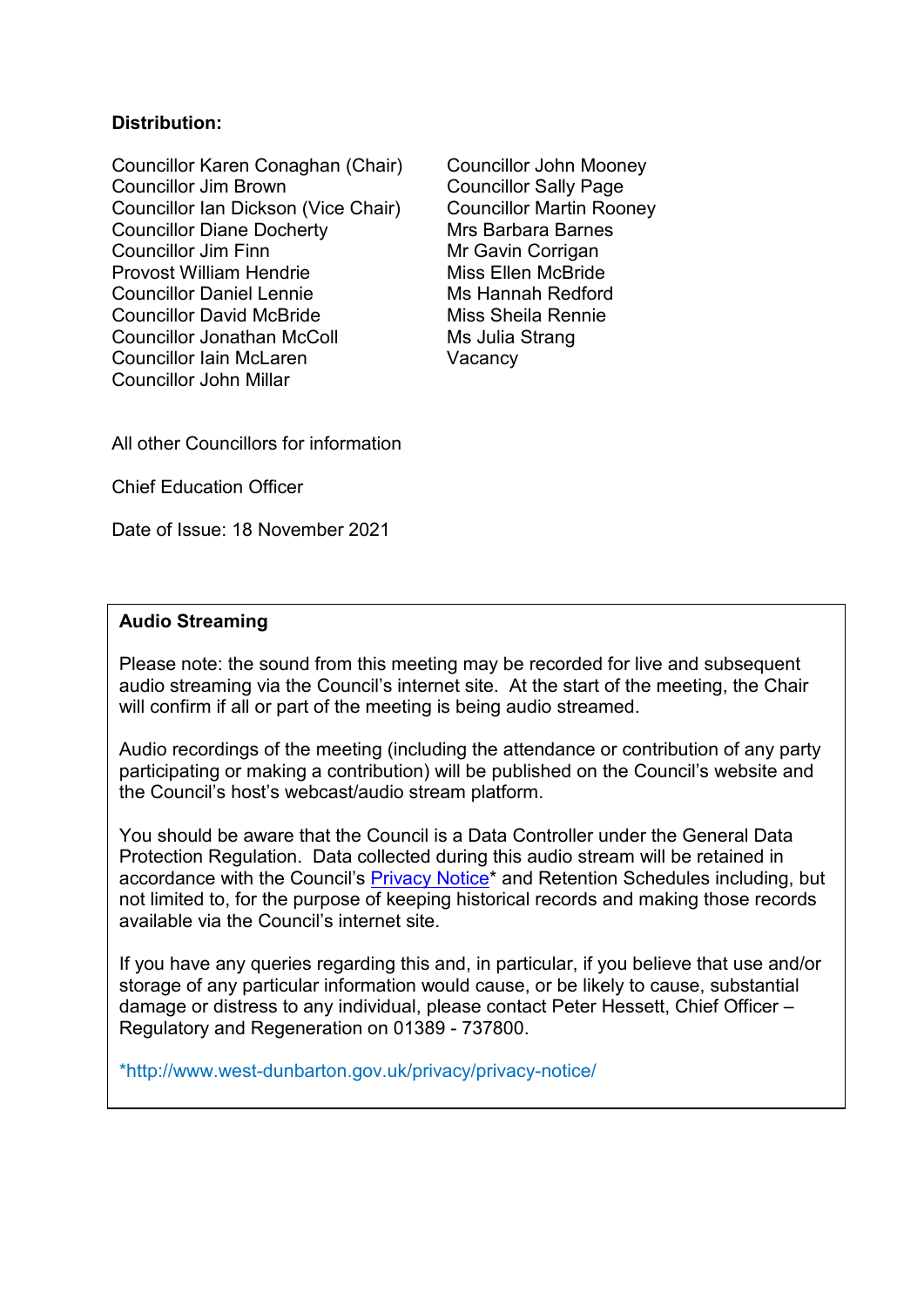# **EDUCATIONAL SERVICES COMMITTEE**

# **WEDNESDAY, 1 DECEMBER 2021**

# **AGENDA**

# **1 STATEMENT BY CHAIR – AUDIO STREAMING**

The Chair will be heard in connection with the above.

# **2 APOLOGIES**

# **3 DECLARATIONS OF INTEREST**

Members are invited to declare if they have an interest in any of the items of business on this agenda and the reasons for such declarations.

# **4 RECORDING OF VOTES**

The Committee is asked to agree that all votes taken during the meeting will be done by roll call vote to ensure an accurate record.

# **5 MINUTES OF PREVIOUS MEETING 5 – 11**

Submit, for approval as a correct record, the Minutes of Meeting of the Educational Services Committee held on 22 September 2021.

# **6 LOCAL NEGOTIATING COMMITTEE FOR TEACHERS 13 – 15**

Submit for information, and where necessary ratification, the Minutes of the Annual General Meeting of the Local Negotiating Committee for Teachers held on 21 September 2021.

# **7 OPEN FORUM**

The Committee is asked to note that no open forum questions have been submitted by members of the public.